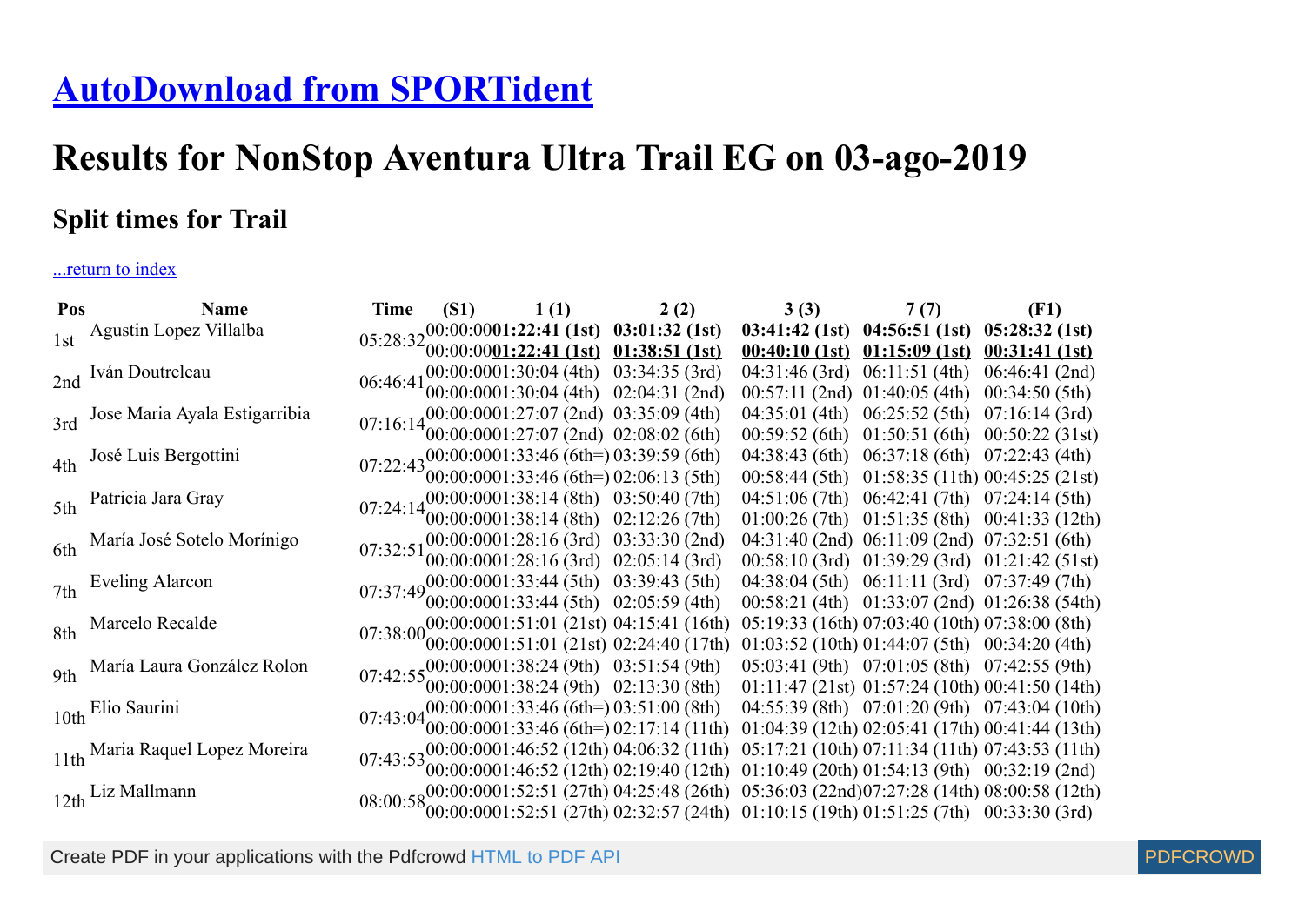13th Monica Violeta Monges Trigo 00:00:0001:49:37 (14th) 02:24:50 (20th) 01:03:06 (9th) 02:00:00 (12th) 00:44:35 (20th) 01:49:37 (14th) 04:14:27 (14th) 05:17:33 (12th) 07:17:33 (12th) 08:02:08 (13th) 14th Ralphie Zotti 00:00:0001:50:32 (17th) 02:25:15 (21st) 01:01:40 (8th) 02:12:13 (24th) 00:35:04 (6th) 01:50:32 (17th) 04:15:47 (19th) 05:17:27 (11th) 07:29:40 (15th) 08:04:44 (14th) 15th Patricia Kolbe Cardozo 00:00:00 01:51:09 (23rd) 02:24:37 (15th) 01:09:18 (15th) 02:04:38 (14th) 00:35:07 (7th) 01:51:09 (23rd) 04:15:46 (18th) 05:25:04 (18th) 07:29:42 (16th) 08:04:49 (15th) 16th Leticia Celma 00:00:0001:51:10 (24th) 02:15:21 (9th) 01:12:00 (22nd)02:05:10 (15th) 00:41:20 (11th) 01:51:10 (24th) 04:06:31 (10th) 05:18:31 (13th) 07:23:41 (13th) 08:05:01 (16th) 17th Fabiana Melgarejo Beingnitez 00:00:00 01:51:06 (22nd) 01:51:06 (22nd) 04:15:45 (17th) 02:24:39 (16th) 05:25:09 (19th) 01:09:24 (16th) 07:31:35 (17th) 02:06:26 (19th) 08:15:25 (17th) 00:43:50 (18th) 18th Virginia Centurión 00:00:0001:50:19 (16th) 02:24:48 (19th) 01:04:22 (11th) 02:12:18 (25th) 00:44:00 (19th) 01:50:19 (16th) 04:15:07 (15th) 05:19:29 (15th) 07:31:47 (18th) 08:15:47 (18th) 19th Victor Hugo Salomón  $08:21:03$ 00:00:00 01:50:13 (15th) 02:25:44 (22nd) 01:10:11 (18th) 02:13:57 (27th) 00:40:58 (10th) 01:50:13 (15th) 04:15:57 (21st) 05:26:08 (21st) 07:40:05 (20th) 08:21:03 (19th) 20th Macarena Lezcano Lopez 00:00:0001:55:33 (33rd) 02:34:57 (26th) 01:14:12 (27th) 02:00:56 (13th) 00:39:18 (8th) 01:55:33 (33rd) 04:30:30 (27th) 05:44:42 (27th) 07:45:38 (21st) 08:24:56 (20th) 21st Sara Lubián<br>
21st Sara Lubián 
08:33:5400:00:0001:50:47 (19th) 04:17:00 (23rd) 05:40:17 (26th) 07:47:40 (22nd)08:33:54 (21st) 00:00:0001:50:47 (19th) 02:26:13 (23rd) 01:23:17 (46th) 02:07:23 (20th) 00:46:14 (22nd) 22nd<sup>Jessica</sup> Melissa Segovia Peralta 00:00:0001:54:22 (29th) 02:36:27 (27th) 01:14:15 (28th) 02:05:50 (18th) 00:43:09 (16th) 01:54:22 (29th) 04:30:49 (29th) 05:45:04 (28th) 07:50:54 (25th) 08:34:03 (22nd) 23rd Jose Luis Pereira 00:00:0001:51:12 (25th) 02:24:44 (18th) 01:09:40 (17th) 02:22:46 (33rd) 00:46:15 (23rd) 01:51:12 (25th) 04:15:56 (20th) 05:25:36 (20th) 07:48:22 (23rd) 08:34:37 (23rd) 24th Antonio Tang 00:00:0001:49:01 (13th) 02:21:48 (13th) 01:08:30 (14th) 02:39:24 (41st) 00:39:21 (9th) 01:49:01 (13th) 04:10:49 (13th) 05:19:19 (14th) 07:58:43 (26th) 08:38:04 (24th) 25th Kike Velazquez 00:00:0001:52:45 (26th) 02:23:43 (14th) 01:23:43 (47th) 02:08:55 (21st) 00:53:21 (34th) 01:52:45 (26th) 04:16:28 (22nd) 05:40:11 (25th) 07:49:06 (24th) 08:42:27 (25th) 26th Julio C. Salomón 00:00:0001:50:55 (20th) 02:39:46 (29th) 01:15:59 (30th) 02:13:22 (26th) 00:46:33 (24th) 01:50:55 (20th) 04:30:41 (28th) 05:46:40 (29th) 08:00:02 (27th) 08:46:35 (26th) 27th Natalie Romero Ferreira 08:49:10 00:00:0001:55:00 (30th) 02:43:26 (32nd) 01:18:38 (38th) 02:09:56 (22nd)00:42:10 (15th) 01:55:00 (30th) 04:38:26 (32nd) 05:57:04 (32nd) 08:07:00 (28th) 08:49:10 (27th) 28th Yanil Vallejos 09:02:11 00:00:0002:06:16 (49th) 04:59:50 (44th) 06:07:33 (36th) 08:13:06 (29th) 09:02:11 (28th) 00:00:0002:06:16 (49th) 02:53:34 (38th) 01:07:43 (13th) 02:05:33 (16th) 00:49:05 (29th)  $29th$  Diego Bittar Torres 09:02:21 00:00:0001:42:57 (11th) 02:34:39 (25th) 01:19:06 (40th) 02:36:33 (38th) 00:49:06 (30th) 01:42:57 (11th) 04:17:36 (25th) 05:36:42 (23rd) 08:13:15 (30th) 09:02:21 (29th) 30th Pedro Humberto Martinez Coronel 00:00:0001:38:26 (10th) 02:39:09 (28th) 01:19:11 (41st) 02:36:39 (39th) 00:48:57 (28th) 01:38:26 (10th) 04:17:35 (24th) 05:36:46 (24th) 08:13:25 (31st) 09:02:22 (30th) 31st Oscar David Centurión Arzamendia09:07:1600:00:0001:57:45 (37th) 04:38:22 (31st) 05:56:58 (31st) 08:16:36 (33rd) 09:07:16 (31st)

Create PDF in your applications with the Pdfcrowd [HTML to PDF API](https://pdfcrowd.com/doc/api/?ref=pdf) [PDFCROWD](https://pdfcrowd.com/?ref=pdf) Create PDF API PDFCROWD

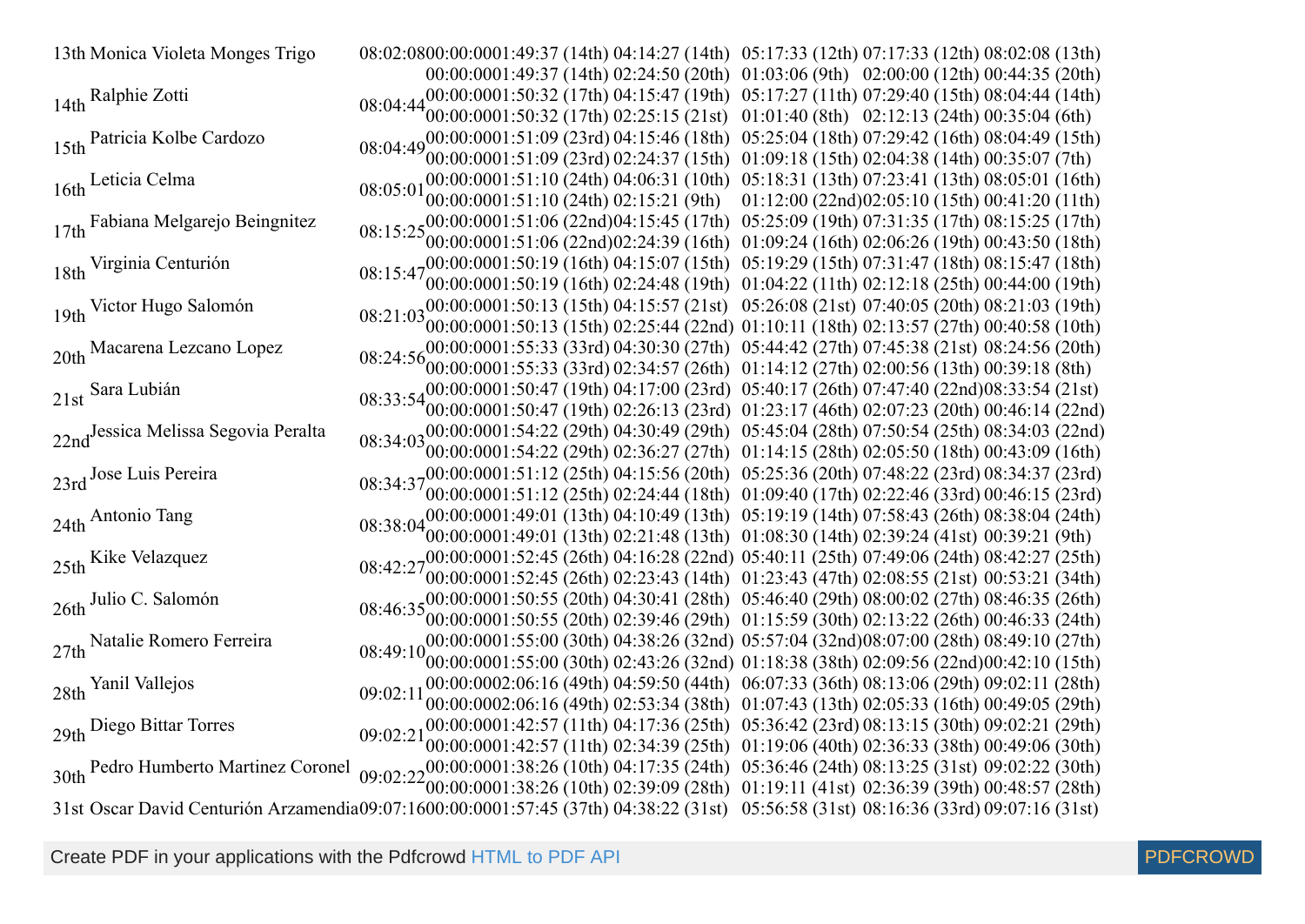00:00:0001:57:45 (37th) 02:40:37 (30th) 01:18:36 (37th) 02:19:38 (31st) 00:50:40 (32nd) 32nd<sup>Javier</sup> Melgarejo 00:00:0001:55:49 (34th) 02:41:49 (31st) 01:17:31 (34th) 02:18:40 (29th) 00:53:29 (35th) 01:55:49 (34th) 04:37:38 (30th) 05:55:09 (30th) 08:13:49 (32nd) 09:07:18 (32nd) 33rd Adriana Vaz<br>
09:25:04 00:00:0001:54:15 (28th) 04:51:06 (34th) 06:07:34 (37th) 08:26:23 (35th) 09:25:04 (33rd)<br>
09:25:04 00:0001:54:15 (28th) 03:56:51 (41at) 01:16:28 (23rd)02:18:40 (20th) 00:58:41 (40th) 00:00:00 01:54:15 (28th) 02:56:51 (41st) 01:16:28 (32nd) 02:18:49 (30th) 00:58:41 (40th) 34th Oscar Cano 00:00:0002:01:18 (40th) 02:50:32 (35th) 01:13:59 (26th) 02:20:11 (32nd)00:59:06 (41st) 02:01:18 (40th) 04:51:50 (36th) 06:05:49 (34th) 08:26:00 (34th) 09:25:06 (34th) 35th Daniela Villate 00:00:0002:01:47 (41st) 02:49:48 (34th) 01:20:50 (44th) 02:17:44 (28th) 00:59:43 (42nd) 02:01:47 (41st) 04:51:35 (35th) 06:12:25 (40th) 08:30:09 (36th) 09:29:52 (35th) 36th Marcos Rolon 00:00:00 01:55:20 (32nd) 02:58:52 (42nd) 01:17:35 (35th) 02:30:41 (35th) 00:51:01 (33rd) 01:55:20 (32nd)04:54:12 (38th) 06:11:47 (39th) 08:42:28 (38th) 09:33:29 (36th) 37th Adolfo Federico Escobar Damus 00:00:0002:04:12 (48th) 02:50:49 (36th) 01:13:43 (24th) 02:26:34 (34th) 01:00:34 (44th) 02:04:12 (48th) 04:55:01 (39th) 06:08:44 (38th) 08:35:18 (37th) 09:35:52 (37th) 38th Tania Fernandez<br>
09:52:5700:00:0002:02:06 (43rd) 04:53:36 (37th) 06:06:17 (35th) 09:06:18 (39th) 09:52:57 (38th)<br>
09:52:5700:00:0003:02:06 (43rd) 03:51:20 (27th) 01:12:41 (22rd) 02:00:01 (46th) 00:46:20 (25th) 00:00:00 02:02:06 (43rd) 02:51:30 (37th) 01:12:41 (23rd) 03:00:01 (46th) 00:46:39 (25th) 39th Guillermo Yegros Piris 00:00:0002:10:04 (51st) 02:58:56 (43rd) 01:24:02 (48th) 02:39:03 (40th) 00:43:44 (17th) 02:10:04 (51st) 05:09:00 (49th) 06:33:02 (47th) 09:12:05 (43rd) 09:55:49 (39th) 40th Leticia Ayala 00:00:0001:56:04 (35th) 03:02:35 (46th) 01:20:17 (43rd) 02:50:39 (44th) 00:48:01 (27th) 01:56:04 (35th) 04:58:39 (41st) 06:18:56 (44th) 09:09:35 (41st) 09:57:36 (40th) 41st Liz Acuwa Colman 00:00:00 01:56:06 (36th) 01:56:06 (36th) 04:58:47 (42nd) 03:02:41 (47th) 06:16:05 (43rd) 01:17:18 (33rd) 09:09:55 (42nd) 02:53:50 (45th) 09:57:38 (41st) 00:47:43 (26th) 42nd<sup>Lourdes</sup> Torales 00:00:0002:02:41 (44th) 02:59:46 (45th) 01:28:03 (50th) 02:35:51 (37th) 00:59:51 (43rd) 02:02:41 (44th) 05:02:27 (46th) 06:30:30 (46th) 09:06:21 (40th) 10:06:12 (42nd) 43rd Ruth Evelin Samaniego Nuwez 00:00:0002:15:26 (54th) 03:07:07 (50th) 01:16:26 (31st) 02:35:27 (36th) 00:54:01 (36th) 02:15:26 (54th) 05:22:33 (51st) 06:38:59 (48th) 09:14:26 (44th) 10:08:27 (43rd) 44th Rafael Gonzalo Barragan 00:00:0002:00:28 (39th) 03:02:49 (48th=)01:44:19 (55th) 02:42:36 (42nd)00:56:20 (38th) 02:00:28 (39th) 05:03:17 (47th) 06:47:36 (51st) 09:30:12 (49th) 10:26:32 (44th) 45th César Bergottini 00:00:0001:59:58 (38th) 02:59:25 (44th) 01:19:36 (42nd)03:05:47 (47th) 01:03:24 (45th) 01:59:58 (38th) 04:59:23 (43rd) 06:18:59 (45th) 09:24:46 (47th) 10:28:10 (45th) 46th Joel David Amarilla Riveros 00:00:00 02:04:04 (47th) 03:16:19 (51st) 01:26:05 (49th) 02:43:46 (43rd) 00:58:24 (39th) 02:04:04 (47th) 05:20:23 (50th) 06:46:28 (50th) 09:30:14 (50th) 10:28:38 (46th) 47th Miriam Sanabria 00:00:00 01:55:03 (31st) 02:47:54 (33rd) 01:22:32 (45th) 03:19:14 (56th) 01:08:48 (48th) 01:55:03 (31st) 04:42:57 (33rd) 06:05:29 (33rd) 09:24:43 (46th) 10:33:31 (47th) 48th Alejandra Montiel 00:00:00 02:01:59 (42nd) 02:55:33 (40th) 01:18:09 (36th) 03:09:07 (50th) 01:25:42 (52nd) 02:01:59 (42nd) 04:57:32 (40th) 06:15:41 (41st) 09:24:48 (48th) 10:50:30 (48th) 49th <sup>Aymara</sup> Coronel 00:00:00 02:06:18 (50th) 02:53:50 (39th) 01:15:46 (29th) 03:08:47 (49th) 01:25:52 (53rd) 02:06:18 (50th) 05:00:08 (45th) 06:15:54 (42nd)09:24:41 (45th) 10:50:33 (49th)

Create PDF in your applications with the Pdfcrowd [HTML to PDF API](https://pdfcrowd.com/doc/api/?ref=pdf) [PDFCROWD](https://pdfcrowd.com/?ref=pdf)